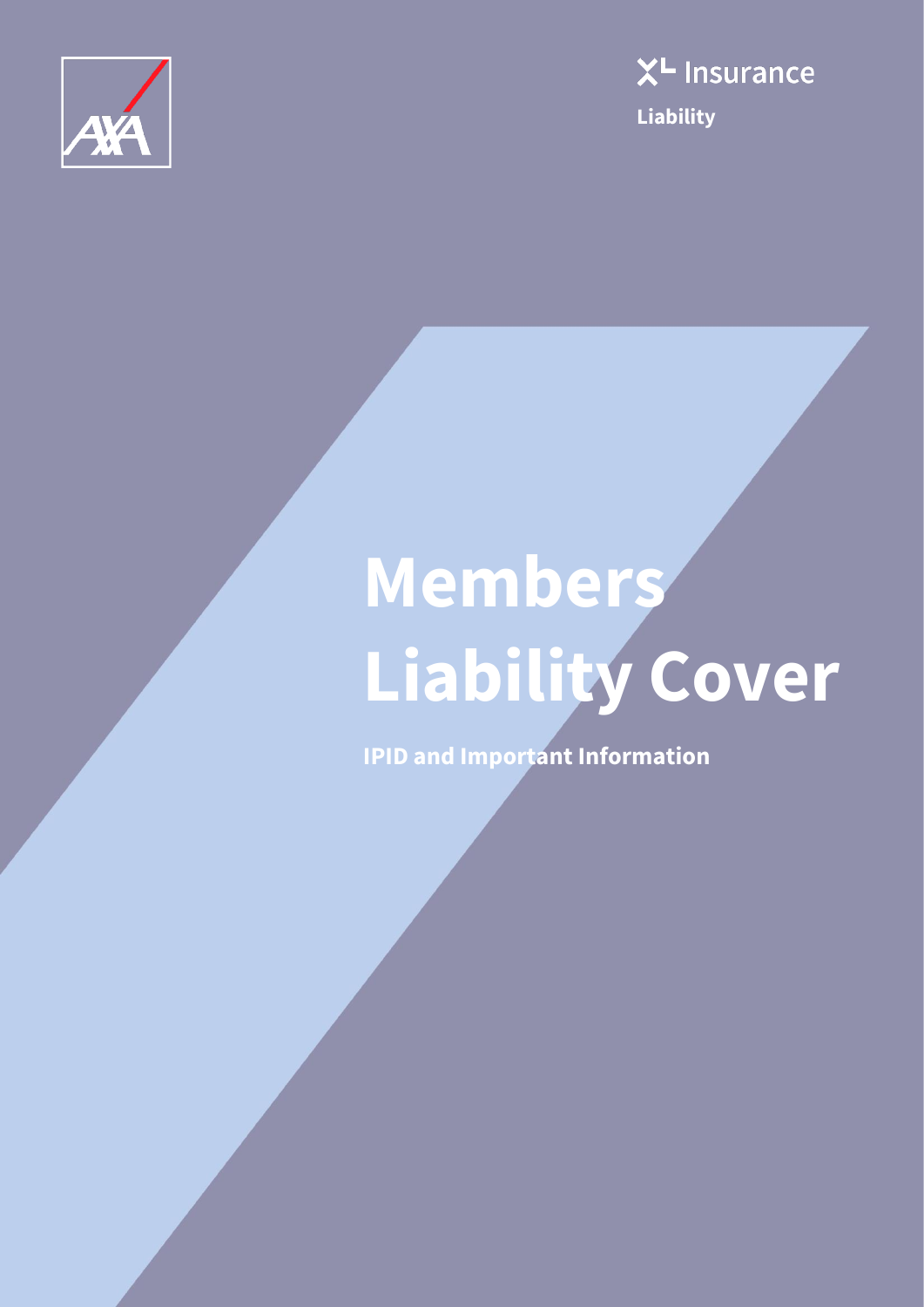

## **Members Liability Cover**

#### **Insurance Product Information Document**

#### **XL Catlin Insurance Company UK Limited**

Registered in England - Company Number 5328622. Authorised by the Prudential Regulation Authority and regulated by the Financial Conduct Authority and the Prudential Regulation Authority (Firm Reference No. 423308).

The following summary does not contain the full terms and conditions of the contract which can be found in your policy documentation.

#### **What is this type of insurance?**

This is a public and Product Liability insurance policy

#### $\stackrel{\prime\prime}{\rightarrow}$ **What is insured?**

- The legal liability of the member for injury or damage to property of a third party whilst the member is engaged in membership activities up to GBP 10,000,000 limited to GBP 10,000,000 in the aggregate for claims involving pollution
- The costs of defending a claim for legal liability.
- $\checkmark$  The legal liability of the member to another member for injury or damage to property up to GBP 10,000,000



- **x** Liability arising from ownership or occupation of land or buildings. This exclusion does not apply to the use of land for SAA activities and where permitted to do so by the landowner.
- **x** Liability arising from the insured's profession or professional activities
- **x** Contractual liability.
- **x** Deliberate or reckless behaviour by a member.
- **x** Liability arising from abuse.
- **x** Liability arising from motor vehicles.
- **x** Liability arising from aircraft and watercraft other than remotely controlled un-manned aerial vehicles or model aircraft as defined by the LMA.
- **x** Liability arising from asbestos.
- **x** Punitive damages.
- **x** Liability arising from radioactive contamination.
- **x** Liability arising from war.
- **x** Liability arising from cyber.
- **x** Liability covered by any other policy.
- **x** Liability where the organisation that is the Policyholder is also covered by the Insurer.
- **x** Activity in USA or Canada
- **x** Deliberately staged mid-air collisions at airshows and public displays.
- **x** Pulse jet powered models and reaction motors as defined in the BMFA members handbook.
- **x** The first £500 of any claim in respect of damage to Property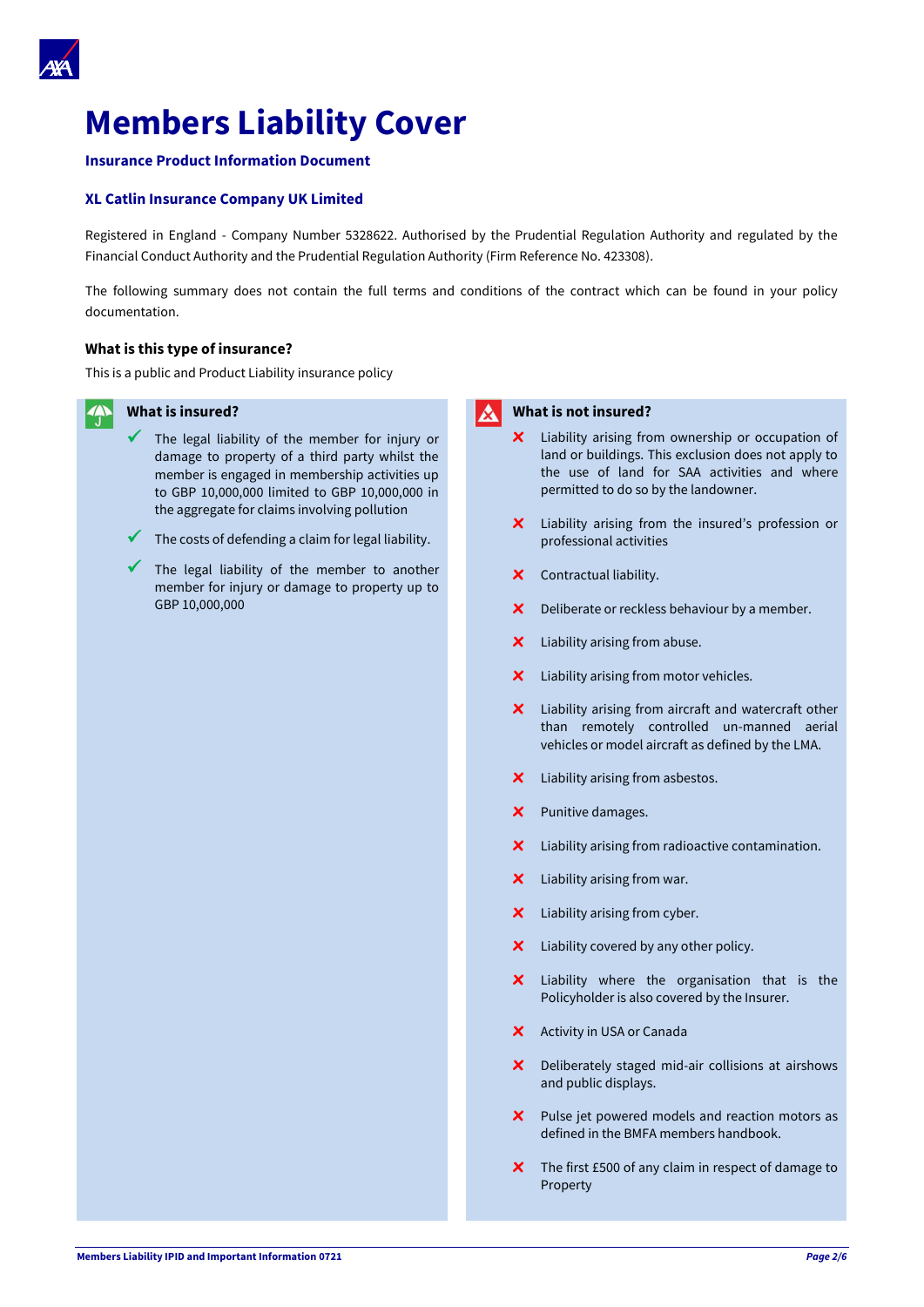



#### **Are there any restrictions on cover?**

- **!** Endorsements may apply to your policy. These will be shown in your policy documents.
- **!** This cover is for the member whilst involved in membership activities only.



#### **Where am I covered?**

This insurance covers you in the United Kingdom and temporary visits elsewhere in the World excluding United States of America, its territories and possessions or Canada.



#### **What are my obligations?**

- You must tell us as soon as practicably possible if you become aware about any changes in the information you have provided to us which happens before or during any period of insurance.
- When we are notified of a change we will tell you if this affects your policy. For example we may amend the terms of the cover which applies to you. In certain circumstances we may cancel your policy in accordance with the "Notification of changes" section of the policy document. If you do not inform us about a change it may affect any claim you make or could result in your insurance being invalid.
- You must notify any claim as soon as possible.



#### **When and how do I pay?**

The policy is paid for by the body of which you are a member as part of your membership fees.



#### **When does cover start and end?**

This insurance cover is for a 12 period and the start date and end date of the cover are specified in your policy schedule.



#### **How do I cancel the contract?**

You cannot cancel this contract as the contract is between the body of which you are a member and the Insurer.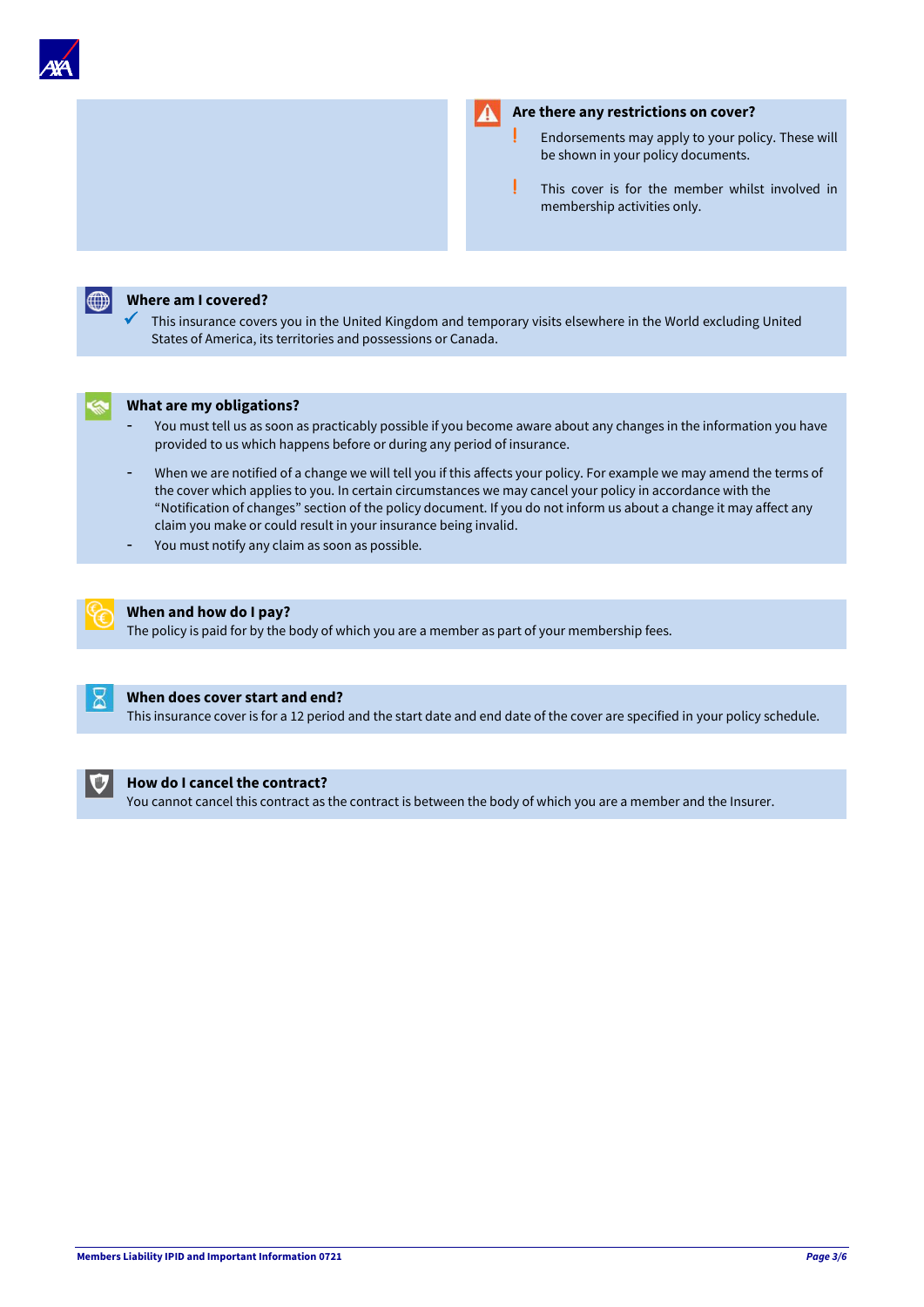

## **How to Make a Complaint**

We are dedicated to providing a high quality service and we want to ensure that we maintain this at all times.

If you have any questions or concerns about the policy or the handling of a claim please contact your broker through whom this policy was arranged.

If you wish to make a complaint you can do so at any time by referring the matter to:

Complaints Department XL Catlin Services SE, UK Branch 20 Gracechurch Street London EC3V 0BG, United Kingdom Email: [axaxlukcomplaints@axaxl.com](mailto:axaxlukcomplaints@axaxl.com) Telephone Number: +44 (0)20 7743 8487

XL Catlin Services SE acts on our behalf in the administration of complaints.

If you remain dissatisfied after the Complaints Department have considered your complaint, or you have not received a final decision within (8) weeks, you can refer your complaint to the Financial Ombudsman Service at:

| <b>Exchange Tower</b><br>London<br>E14 9SR<br>United Kingdom |                                                                |                                                                       |
|--------------------------------------------------------------|----------------------------------------------------------------|-----------------------------------------------------------------------|
| Email:                                                       |                                                                | complaint.info@financial-ombudsman.org.uk                             |
| Telephone Number:                                            | <b>From within the United Kingdom</b>                          |                                                                       |
|                                                              | 0800 0234 567                                                  | calls to this number are free on mobiles and<br>landlines             |
|                                                              | 0300 1239 123                                                  | calls to this number costs no more than calls<br>to 01 and 02 numbers |
|                                                              | <b>From outside the United Kingdom</b><br>+44 (0) 20 7964 0500 |                                                                       |
| Fax Number:                                                  | +44 (0) 20 7964 1001                                           |                                                                       |
| Text Number:                                                 | 07860 027 586                                                  | Call Back Service                                                     |

The Financial Ombudsman Service can look into most complaints from consumers and small businesses. For more information contact them on the above number or address, or view their website: [www.financial-ombudsman.org.uk](http://www.financial-ombudsman.org.uk/)

The European Commission also provides an on-line dispute resolution (ODR) platform that allows consumers to submit their complaint through a central site, which will forward the complaint to the right Alternative Dispute Resolution (ADR) scheme. The ADR scheme for XL Catlin Insurance Company UK Limited is the Financial Ombudsman Service, which can be contacted directly using the contact details above. For more information about ODR please visit <http://ec.europa.eu/odr>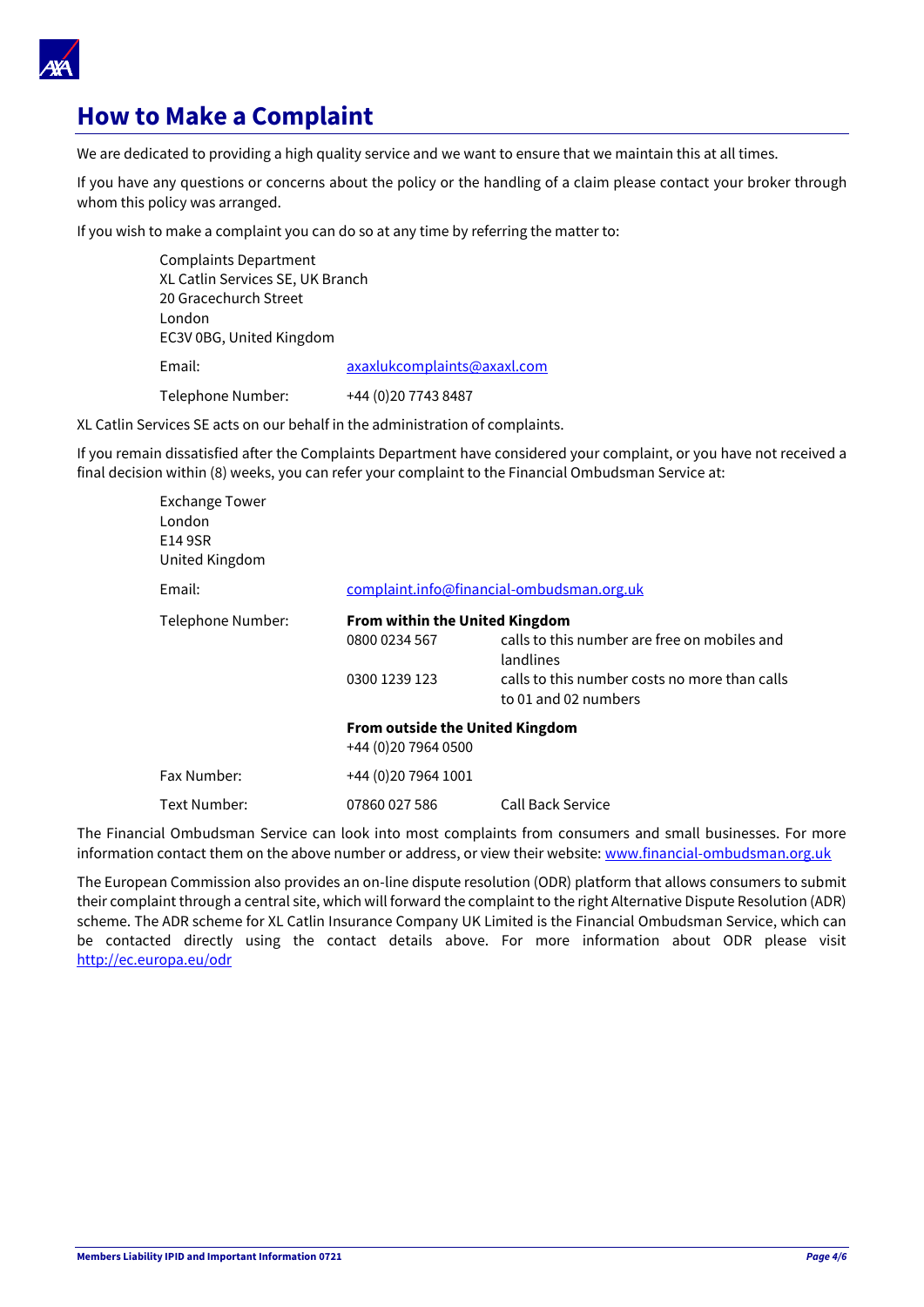

## **Regulatory Information**

#### (a) **XL Catlin Insurance Company UK Limited**

XL Catlin Insurance Company UK Limited is authorised by the Prudential Regulation Authority and regulated by the Financial Conduct Authority and the Prudential Regulation Authority (Firm Reference Number 423308).

Registered Office 20 Gracechurch Street, London, EC3V 0BG, United Kingdom.

Registered in England Number 5328622.

You can check this out on the FCA's website at [www.fca.org.uk](http://www.fca.org.uk/) which includes a register of all the firms they regulate or by calling the FCA on 0800 111 6768.

#### (b) **XL Catlin Services SE**

XL Catlin Services SE acts as an agent of XL Catlin Insurance Company UK Limited in connection with this policy. XL Catlin Services SE is a registered insurance intermediary authorised and regulated by the Central Bank of Ireland.

Registered Office 8 St. Stephen's Green, Dublin 2 D02 VK30, Ireland.

Registered in Ireland Number 659610.

You can check this information on the Central Bank of Ireland's website at [www.centralbank.ie](http://www.centralbank.ie/) which includes a register of all the firms they regulate.

## **Fair Processing Notice**

This Privacy Notice describes how XL Catlin Insurance Company UK Limited ("**we**", or "**us**") collect and use the personal information of insureds, claimants and other parties ("**you**") when we are providing our insurance and reinsurance services.

The information provided to us, together with medical and any other information obtained from you or from other parties about you in connection with this policy, will be used by us for the purposes of determining your application, the operation of insurance (which includes the process of underwriting, administration, claims management, analytics relevant to insurance, rehabilitation and customer concerns handling) and fraud prevention and detection. We may be required by law to collect certain personal information about you, or as a consequence of any contractual relationship we have with you. Failure to provide this information may prevent or delay the fulfilment of these obligations.

Information will be shared by us for these purposes with group companies and third-party insurers, reinsurers, insurance intermediaries and service providers. Such parties may become data controllers in respect of your personal information. Because we operate as part of a global business, we may transfer your personal information outside the European Economic Area for these purposes.

You have certain rights regarding your personal information, subject to local law. These include the rights to request access, rectification, erasure, restriction, objection and receipt of your personal information in a usable electronic format and to transmit it to a third party (right to portability).

If you have questions or concerns regarding the way in which your personal information has been used, please contact: [legalcompliance@axaxl.com.](mailto:legalcompliance@axaxl.com)

We are committed to working with you to obtain a fair resolution of any complaint or concern about privacy. If, however, you believe that we have not been able to assist with your complaint or concern, you have the right to make a complaint to the relevant Data Protection Authority.

For more information about how we process your personal information, please see our full privacy notice at: [https://axaxl.com/privacy-and-cookies.](https://axaxl.com/privacy-and-cookies)

#### **Brokers, Intermediaries, Partners, Employers and Other Third Parties**

If you provide us with information about someone else, we will process their personal information in line with the above. Please ensure you provide them with this notice and encourage them to read it as it describes how we collect, use, share and secure personal information when we provide our services as an insurance and reinsurance business.